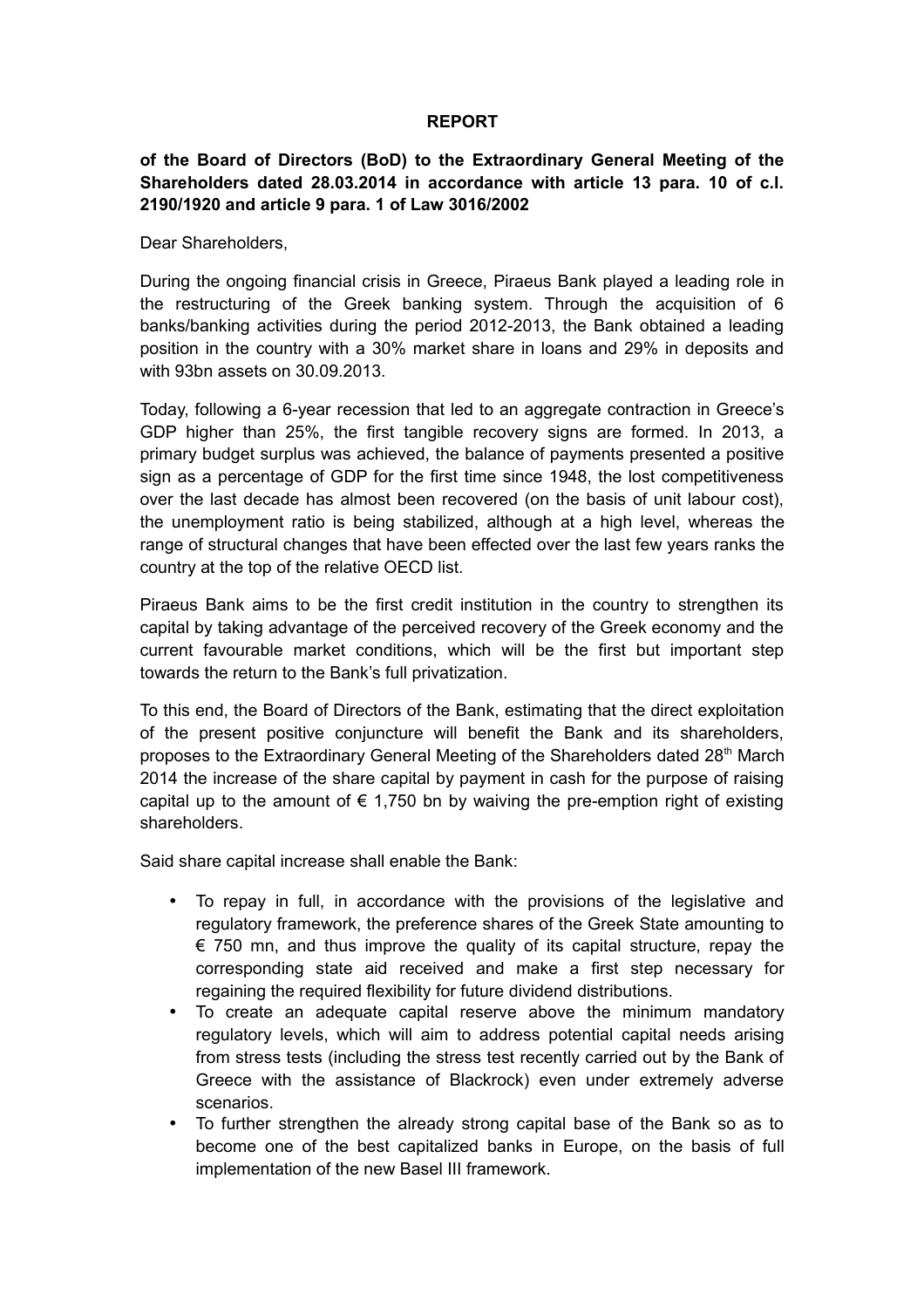- $\circ$  Upon completion of the Share Capital Increase and following repayment of the preference shares of the Greek State, the Common Equity Tier 1 Ratio, based on full implementation of the new Basel III framework, will be increased to a lever higher than 11% and will be significantly higher than the mandatory limits set by the regulatory framework for the subsequent years.
- To facilitate access to international capital markets for the purpose of raising liquidity under more favorable terms.
- To broaden its share structure, since by this transaction the liquidity of its shares will be further increased, constituting a significant step towards full privatization of the Bank's shareholder base.
- To continue its growth path by taking advantage of its leading position and contributing to the restart of the Greek economy by investing in growth opportunities.

In this context, the Board of Directors of Piraeus Bank proposes, inter alia, to the General Meeting in relation to item 1 on the agenda relating to the increase of the Bank's share capital by payment in cash and by issuing new ordinary shares, the waiver of the pre-emption right of existing shareholders. Said share capital increase shall be paid up in cash and the new shares will be offered through a tender offer to the public in Greece and through private placement to institutional or qualified investors abroad.

# **Justification of the waiver of pre-emption right of existing shareholders**

The waiver of the pre-emption right of existing shareholders is deemed under the present circumstances imperative because:

- It allows the acceleration of the related procedures for the rapid completion of the share capital increase under the current legal framework on recapitalization, granting to the Bank maximum degree of flexibility
- It allows the Bank to exploit the current positive international economic environment by taking advantage of the investment conjuncture without delay
- It ensures the participation in the increase of exclusively private funds, allowing the expansion of the private shareholder base and consequently the increase in the free float and marketability of the share

The issue price of the new shares will be determined in a transparent and competitive manner, on the basis of the offers of investors of the largest international capital markets by way of book building, to be opened in the context of this increase.

The Bank intends to explore the possibilities of a potential allocation of the new shares in priority to existing shareholders and to holders of warrants, to the extent that this is permissible under the legislative and regulatory framework.